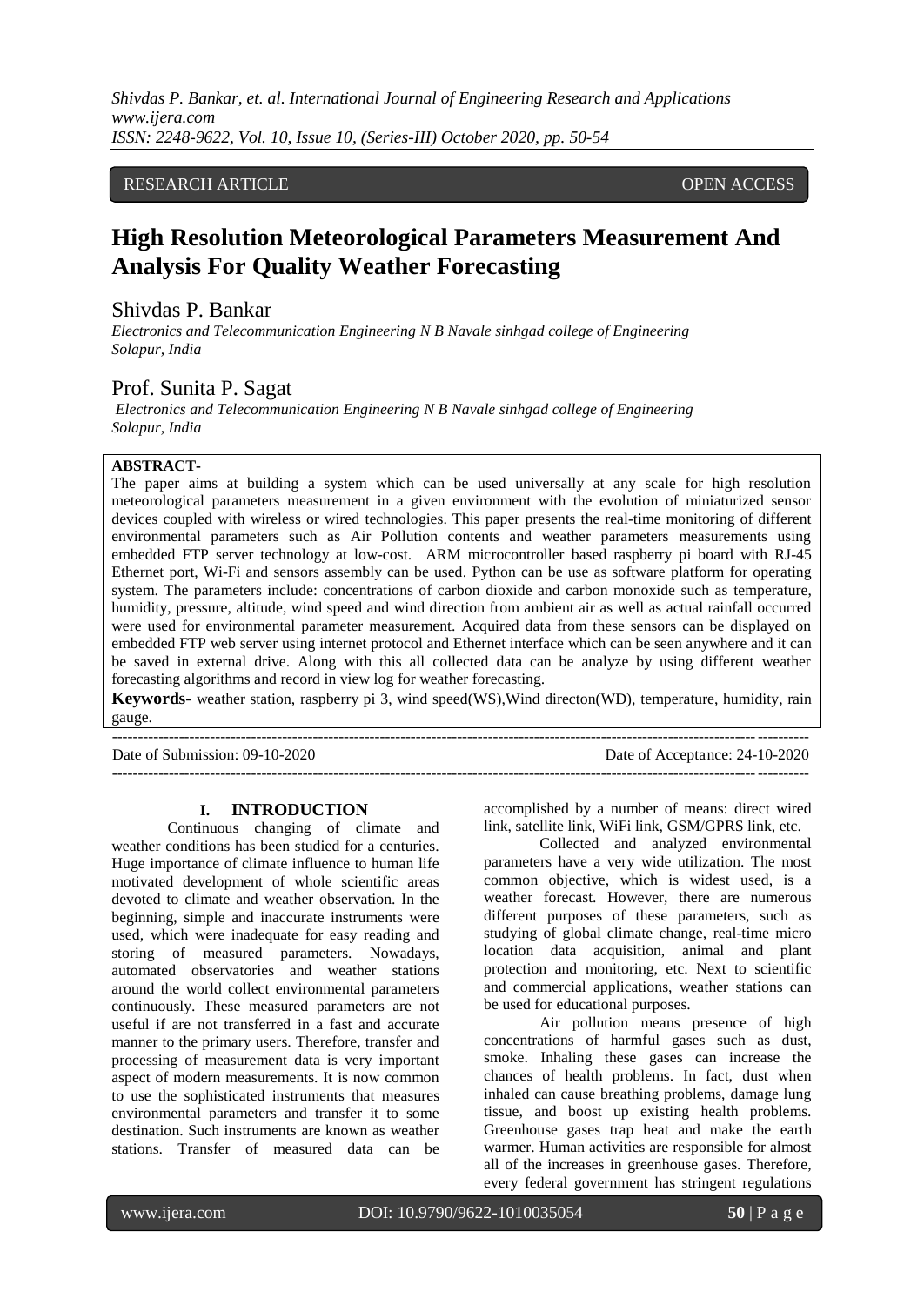which require prevention and reduction of emission levels. In our project, the major air pollutants like CO2, smoke, CO is monitored using sensors and values obtained are processed using Raspberry Pi. Then the data values are sent to an IP address and can be monitored from anywhere from logging into the IP address

### Internet of Things ( IOT)

Internet of Things (IoTs): The Internet of Things (IoTs) can be described as connecting everyday objects like smart-phones, Internet TVs, sensors and actuators to the Internet where the devices are intelligently linked together enabling new forms of communication between things and people, and between things themselves. Building IoTs has advanced significantly in the last couple of years since it has added a new dimension to the world of information and communication technologies. It is expected that the number of devices connected to the Internet will accumulate from 100.4 million in 2011 to 2.1 billion by the year 2021, growing at a rate of 36% per year. In the year 2011, 80% machine to machine (M2M) connections were made over mobile networks such as 2G and 3G and it is predicted that by 2021, this ratio will increase to 93% since the cost related with M2M over mobile networks are generally cheaper than fixed networks. Now anyone, from anytime and anywhere can have connectivity for anything and it is expected that these connections will extend and create an entirely advanced dynamic network of IoTs. The development of the Internet of Things will revolutionize a number of sectors, from automation, transportation, energy, healthcare, financial services to nanotechnology. IoTs technology can also be applied to create a new concept and wide development space for smart homes to provide intelligence, comfort and to improve the quality of life.

By using the sensor for carbon dioxide, carbon monoxide, smoke we will get know the air pollution over the earth and by using sensor like air temperature, humidity, atmospheric pressure, rain and we will know the weather forecasting for current day as well as over years too.

In this project there is scope for quality weather data measurement and the forecasting according to the data which will be measured by the system. The quality weather forecasting will give better prediction and betterment of decisions on the weather which helps people who really dependent on weather like Agro, Food, Mechanical industries and many more. In Agriculture field if the weather prediction is correct it will help farmers to grow crops and maintain them well and they will decide

their own schedules of farming based on the weather forecasting system

## **II. LITERATURE REVIEW**

Phala, kgoputjo et al [2] presented an air quality monitoring system (AQMS) which is based on the IEEE/ISO/IEC 21451 standard.Concentrations of CO, CO2, SO2 and NO2, were measured using electrochemical and infrared sensors. Results are saved in the data server.

Xing Liu, Orlando [4] presented a comparative study on smart sensors, objects, devices and things in Internet of Things. The authors have also explained the definition and concepts of IoT in various different ways. The differences and similarities between the smart objects, smart things in IoT are presented in tabular form.

Marinov, Marin B. et al [3] monitors environmental parameters with amperometric sensors and gas sensors (infrared) using the PIC18F87K22 microcontroller. Sensor nodes are set up in different areas for real time monitoring of environment. The results are displayed on the city map.

Baralis, Elena et al [11] proposes a business intelligence engine (APA). The system is designed to aware the public International Conference on Computing, Communication and Automation (ICCCA2017) about the quality of air being affected by different factors like pollutants, toxic gases etc. Analysis of air pollution from different perspectives like meteorological data, pollutants and traffic data using APA is done. The system helps the people to realize their activities impact on deteriorating air quality.

Jha, Mukesh et al [7] presented a system for monitoring the environmental parameters, modeling and manipulating microclimate of urban areas. The system is implemented for the adaption of efficient urban infrastructure after analyzing the urban micro-climate.

Shete., R. and Agrawal S. [6] provides the framework for monitoring the city environment. Low cost Raspberry pi is used for implanting the system. Parameters like carbon monoxide, carbon dioxide, temperature and pressure are measured but no emphasis is given on particulate matter which left the environment monitoring incomplete.

Mitar simic, Goran M. et al [16] presented a system for measurement and acquisition of data of water and air quality parameters and results are shown on IBM Watson IoT platform. The system is battery powered with solar panel based charger unit.

Chiwewe, Tapiwa M., and Jeofrey Ditsela [17] collected air quality data from different cities of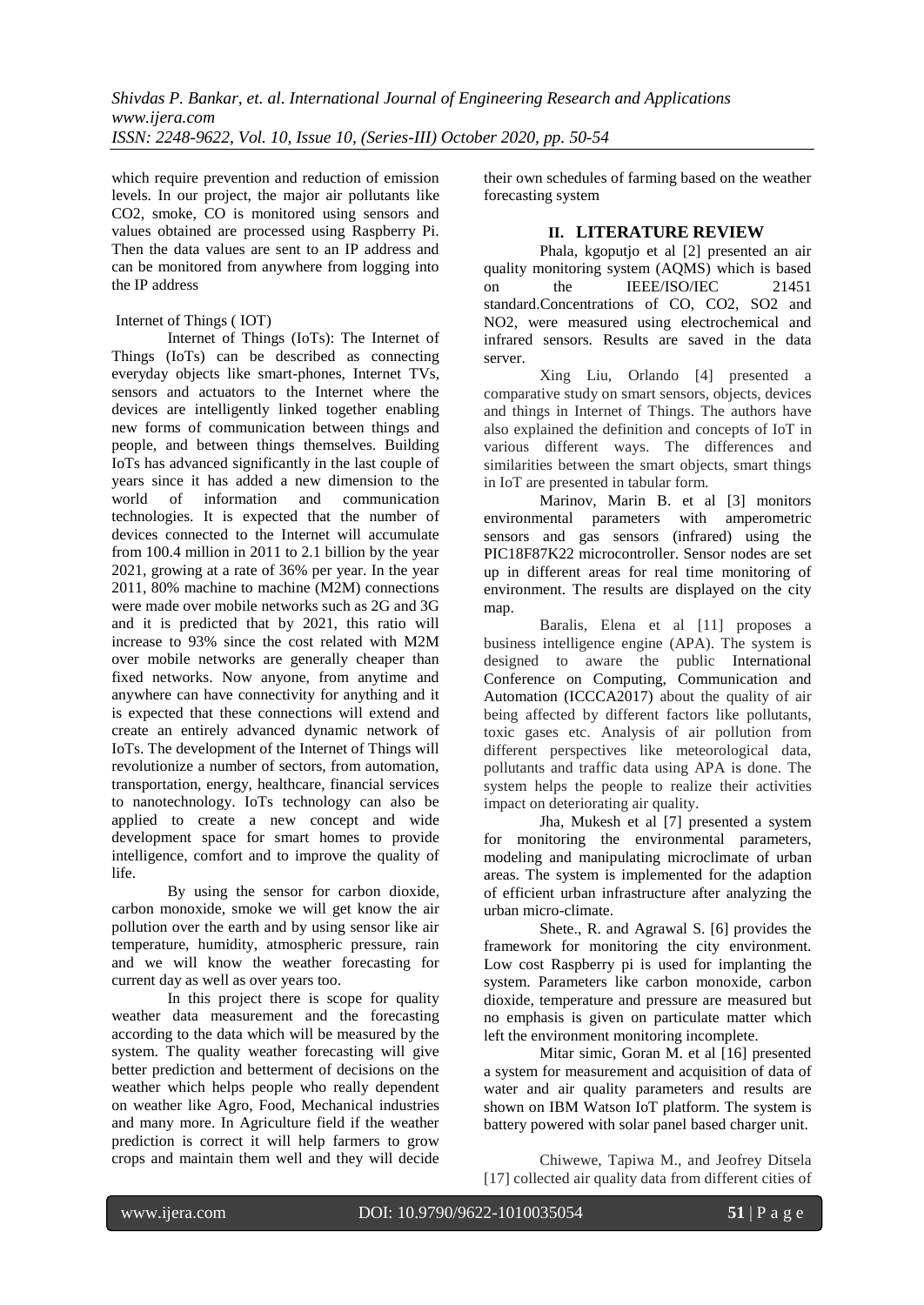South Africa. Machine learning technique was applied to the data and prediction models were generated for ground level ozone.

Ruchi Mittal and Bhatia [5] propose a system in which they detect irregular patterns of sensory data with respect to time and space. They design a system which continuously queries and monitors sensor data to detect any deviations from the norm. This is essential in detecting a faulty sensor node and ensuring it can be quickly replaced. This system is especially helpful when detecting environmental activity like forest re. In order to achieve desired results, Data preprocessing and sensor data clustering is used. In data preprocessing, the sensor data is cleaned by putting in missing values and removing any unwanted data. Mittal and Bhatia analyzed this data cluster by plotting data, comparing them against expected/predicted patterns and detect anomalies.

## **III. PROBLEM STATEMENT**

Design and Implementation of high resolution meteorological parameters measurement system for quality weather forecasting using Raspberry Pi 3 to overcome existing problems in metrological measurements and forecasting systems

#### **IV. METHODOLOGY**

- **A. Hardware Requirements**
- 1. Raspberry pi 3 modle
- 2. DHT11/22 sensor
- 3. MQ2 gas sensor
- 4. WS and WD sensor
- 5. Automatic rain gauge system
- 6. FTP server

#### **B. Block Diagram**



**Figure1.** Block diagram of proposed work

Figure1. shows proposed system block diagram for low cost high resolution metrological parameters measurement and analysis for weather forecasting. The main aim was to design a low cost, small size and useful solution for real-time weather monitoring and logging in school, colleges, research center. By using the sensor for carbon dioxide, carbon monoxide, ozone, smoke we will get know the air pollution over the earth and by using sensor like air temperature, humidity, atmospheric pressure, rain and we will know the weather forecasting for current day as well as over years too.

Collected meteorological data then send to a FTP database server as well as it stored in memory card (Pen drive). FTP database server help to access data from any remote location. Stored data then processed by different weather forecasting algorithms which will give better forecasting results.

#### **C. Raspberry pi**

In [4], Raspberry Pi 2 model B is a 85\*56mm device with BCM2836 quad core (4 processors in one chip) ARMv7 processor. It is superior to the Raspberry Pi 1 Model  $B+$  with its 900MHz speed compared to the 700MHz speed of the former one. It has 1 GB RAM which makes it the best choice for using it with the better browser performance. It has 4 USB ports and a full HDMI port. It is also designed effectively with the 40 pin GPIO. The other features include a combined 3.5mm audio jack and composite video with Video Core 4 3D graphics core. It has a separate camera as well as display interface. Raspberry Pi can be connected to a local area network through Ethernet cable or USB Wi-Fi adapter, and then it can be accessed by any client in the network. The SSH remote login or putty software can be used by which we can get access to Raspberry Pi by just putting its IP address. The raspberry pi is booted by micro SD card. The different operating systems which are supported by the Raspberry Pi are RASPBIAN, PIDORA, OPENELEC, RASPBMC, RISC OS and WINDOWS 10 as well. The system is using RASPBIAN operating system which is the massively popular OS also known as "distro". PYTHON is main programming language which is a highly flexible wrapping kind of language. In [5] it is given that the large set of libraries like GPIO, TIME makes the coding very easy and efficient. Its RAM makes it commendable choice to get the real time data processed and accessed faster than other microcontroller based systems.

#### **D. Humidity and Temperature Sensor (DHT11)**

DHT11 is interfaced with Raspberry Pi board at GPIO9 for humidity (in %) and temperature (in oC) measurement using single wire serial interface (SPI). DHT11 has resistive type humidity measurement component and negative temperature coefficient (NTC) temperature measurement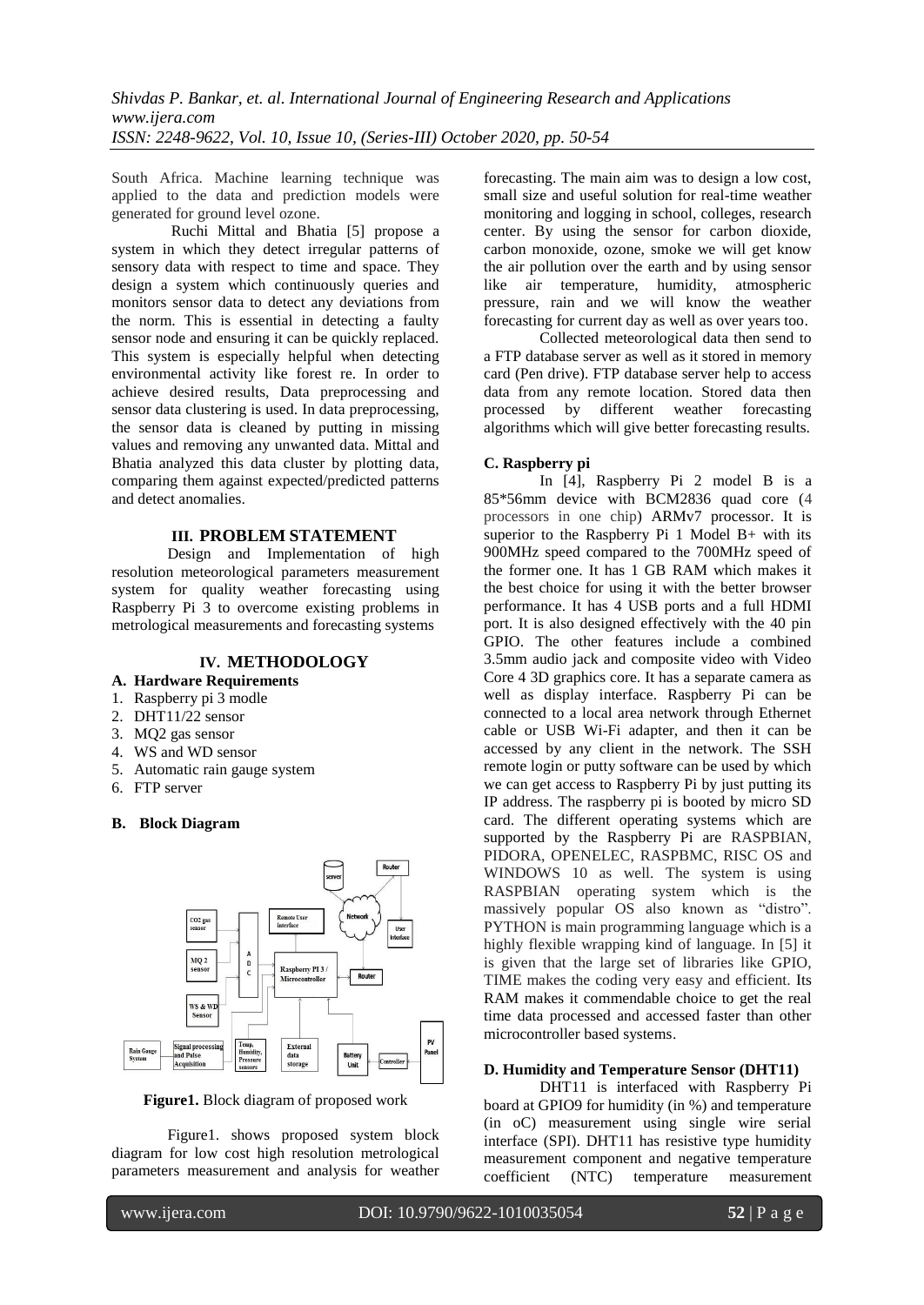component. It gives calibrated digital output which Raspberry Pi can directly understand so no need to have analog to digital converter. This sensor needs 3-5.5V voltage supply and 0.5-2.5mA current supply, which can be given from Raspberry Pi board.

#### **E. Pressure and Altitude Sensor (BMP180)**

BMP180 is interfaced with Raspberry Pi board at SDA and SCL pin for atmospheric pressure (in Pa) and altitude (in m) from sea level measurement using I2C interface. It can also measure temperature. BMP180 works on the principle of piezo-resistive technology. BMP180 gives fully calibrated digital output so no need to have ADC. This sensor needs 1.8-3.6V supply voltage and 5μA supply current in standard mode, which can be given from Raspberry Pi board.

#### **F. Rain Gauge**

The rain gauge used for measuring rain. The rain gauges have mechanism of self-emptying tipping bucket type. It consists of funnel used collects and sends the precipitation into a small size seesaw. When a pre-set amount of precipitation falls or rain fall, the momentary contact will form, then collected water will release. One momentary contact closure caused 0.011" (0.2794mm) of rain. This can be recorded with a digital counter.

#### **G. MQ2 sensor**

The MQ-2 Gas sensor can detect or measure gasses like LPG, Alcohol, Propane, Hydrogen, CO and even methane. The module version of this sensor comes with a Digital Pin which makes this sensor to operate even without a microcontroller and that comes in handy when you are only trying to detect one particular gas. When it comes to measuring the gas in ppm the analog pin has to be used, the analog pin also TTL driven and works on 5V and hence can be used with most common microcontrollers.

Using an MQ sensor it detects a gas is very easy. You can either use the digital pin or the analog pin to accomplish this. Simply power the module with 5V and you should notice the power LED on the module to glow and when no gas it detected the output LED will remain turned off meaning the digital output pin will be 0V. Remember that these sensors have to be kept on for pre-heating time (mentioned in features above) before you can actually work with it. Now, introduce the sensor to the gas you want to detect and you should see the output LED to go high along with the digital pin, if not use the potentiometer until the output gets high. Now every time your sensor gets introduced to this gas at this particular concentration the digital pin will go high (5V) else will remain low (0V).

#### **H. Wind Speed Sensor (Anemometer)**

The most common kind of wind sensor is a kind of horizontal three-armed propeller, with a concave hemispherical cup on the end of each arm.

The air pressure on the inside of the cup, which help push the cups and due this it start to revolve at more than two-fifth the speed of the wind. These cups are fixed with arm on one point.

Wind speed sensor is used for measuring wind speed by closing magnet switch. Wind speed sensor is used for measuring wind speed by closing magnet switch. Due to switch close to per second causes 1.492 MPH or 2.4 km/s wind speed [18].

#### **I. Wind Direction Sensor**

The wind direction sensor has eight switches. Every switch is joined with different values of resistor. Two switches may close at the time due to the

magnet. The voltage divider is formed by using external resistor, which producing a different output voltage for each switch. By using ADC we can measure the output voltage. Eight different resistor values give sixteen possible positions. [18]

#### **J. FTP Server**

An FTP server is a computer which has a file transfer protocol (FTP) address and is dedicated to receiving an FTP connection. An FTP server needs a TCP/IP network for functioning and is dependent on usage of dedicated servers with one or more FTP clients. In order to ensure that connections can be established at all times from the clients, an FTP server is usually switched on. An FTP server is an important component in FTP architecture and helps in exchanging of files over internet. An FTP server is also known as an FTP site

#### **V. CONCLUSION**

The proposed system will provide low cost, low power, compact and highly accurate system for monitoring the environment with the dedicated sensors remotely from any place in this world. A perfect tradeoff between accuracy and cost will be achieved by making use of single board minicomputer Raspberry pi and appropriate sensors leading to a well grounded system. The ubiquitous availability of dynamic datasheets on the dashboard and the time to time graphical representation can help in planning the control measures against increasing pollution levels and create awareness among the people.